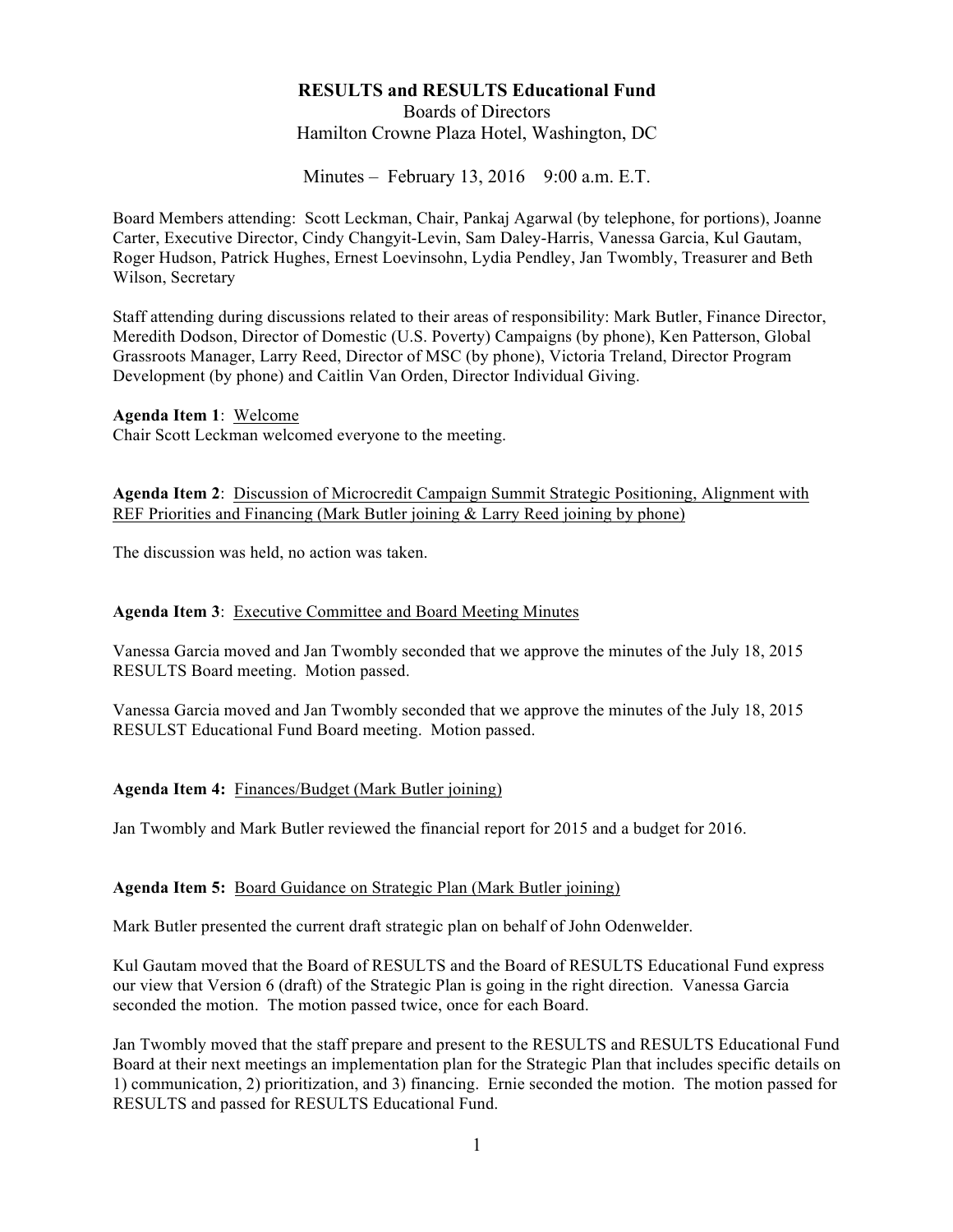# **Agenda Item 6:** Governance

Board governance issues were discussed, but no official action was taken by the two Boards.

# **Agenda Item 7:** Results Educational Fund Bylaws and Conflict of Interest Policy (Mark Butler joining)

Lydia introduced the RESULTS Educational Fund (REF) bylaw revisions, which had been sent to the Board members for their review. The Boards did not take official action as the need for further work on the bylaw revisions was identified.

# **Agenda Item 8:** Executive Director's Report (Ken Patterson joining)

Joanne Carter provided a 2015 Campaign Highlights report to the Boards of RESULTS and RESULTS Educational Fund.

# **Agenda Item 9:** 2016 Domestic Campaigns (Meredith Dodson joining by phone)

Meredith reported on the successes of the 2015 domestic campaigns in support of the EITC, CTC and SNAP.

In 2016, the Domestic Staff proposes to continue our multi-year **Economic Mobility Campaign**, focusing on Building Financial Stability and Combatting Wealth Inequality. The policy "asks" are still refined, which may include:

- 1. Expanding the EITC to childless workers (a policy supported by House Speaker Paul Ryan and President Obama)
- 2. Expanding the Child Tax Credit, so the lowest income families can benefit
- 3. Ensuring those eligible for the EITC claim it with increased funding for VITA and/or Administrative actions
- 4. Matched tax time savings proposals, such as the Financial Security Credit or a "Rainy Day EITC"
- 5. Children's Savings Accounts
- 6. Supporting Administration actions to reign in predatory lending, including payday loans [will be expanded to "financial inclusion"]
- 7. Supporting Administration actions to expand emergency savings vehicles such as myRA

A second, more targeted campaign is **Building Political Momentum to End Hunger and Poverty in a Crucial Election Year**. We've engaged as a steering committee member in creating the Vote to End Hunger (VTEH) campaign, though most of our RESULTS election conversations will be with Senate and some House candidates.

On behalf of the Issues Committee, which he chairs, Ernie Loevinsohn moved that this agenda be approved by the Boards of RESULTS and RESULTS Educational Fund. The motion passed twice, once for each Board.

### **Agenda Item 10:** Grassroots Board Member Election Guidelines amendment to Board Guidebook

Beth Wilson presented a proposed change to the Board Guidebook that would require that the Grassroots Board Members manage the Grassroots Board Members election process.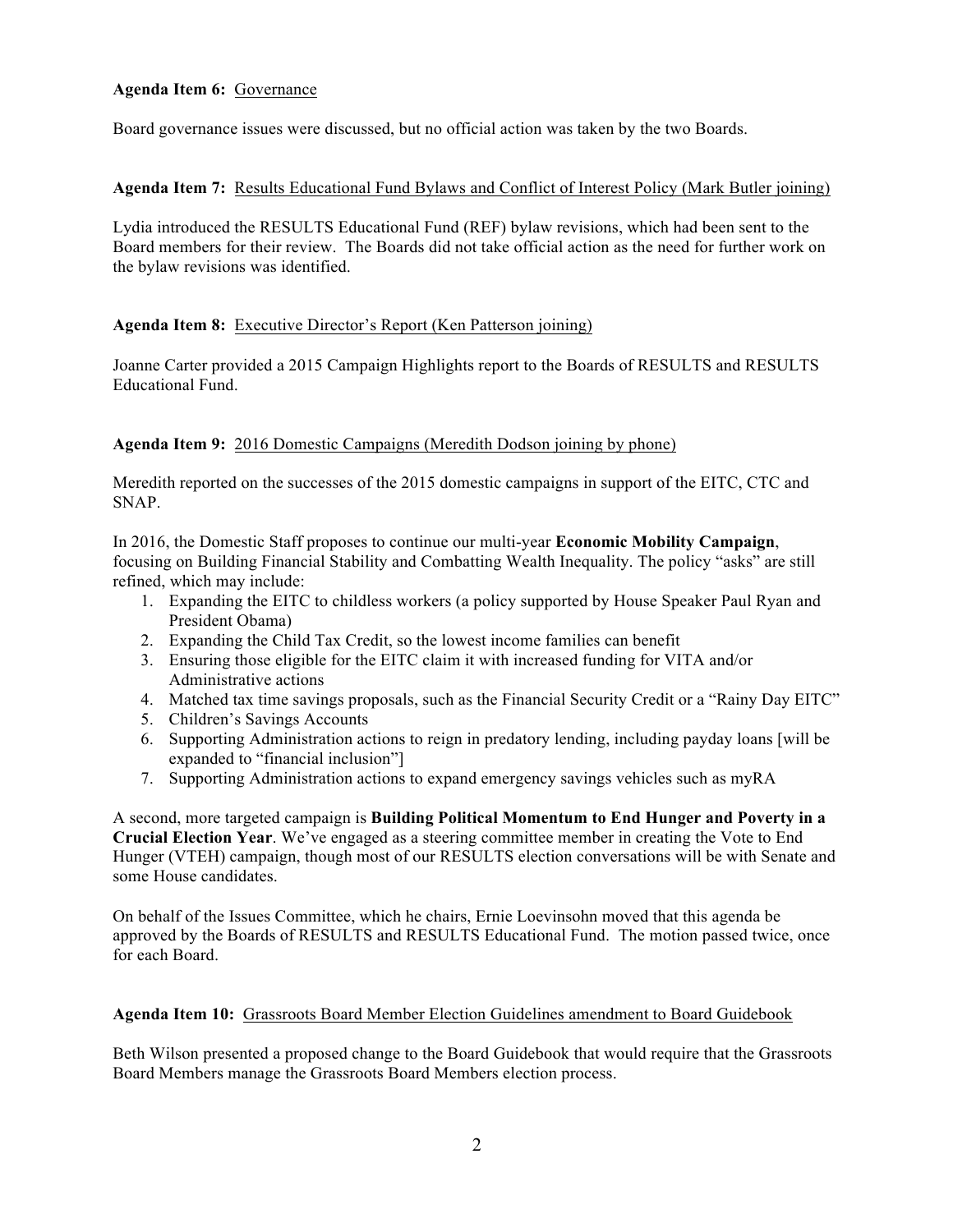On behalf of the Grassroots Board Member Committee, Beth moved and seconded a motion that the RESULTS Board and the RESULTS Educational Fund Board approve the Grassroots Board member election proposal with one additional clause, xi. Candidates who are running for reelection to the Board of RESULTS and the Board of RESULTS Educational Fund for a second term may not be involved in the election process. The motion passed.

# **Agenda Item 11:** Executive Director Succession Plan Amendment to the Board Guidebook

Roger Hudson presented a proposed change to the Board Guidebook for managing the Executive Director Succession.

On behalf of the RESULTS Board and the RESULTS Educational Fund Board, Vanessa Garcia moved that the proposal be adopted. Lydia Pendley seconded the motion. The motion passed.

### **Agenda Item 12:** Proposed Board Committees

Chair Scott Leckman presented his 2016 appointments to committees (see Attachment A) for both RESULTS Board and RESULTS Educational Fund Board. Patrick Hughes moved approval of the appointments. Vanessa Garcia seconded the motion. The motion passed twice, once for each Board.

# **RESULTS and RESULTS Educational Fund**

Continuation of Boards of Directors Hamilton Crowne Plaza Hotel, Washington, DC

Minutes – February 14, 2016 9:00 a.m. E.T.

# **Agenda Item 13:** Election of Officers and Directors to the RESULTS and RESULTS Educational Fund Boards

Lydia Pendley moved the election of Scott Leckman as Chair of the Board of RESULTS, Jan Twombly as Treasurer of the Board of RESULTS and Beth Wilson as Secretary of the Board of RESULTS. Vanessa Garcia seconded the motion. The motion passed.

Lydia Pendley moved the election of Scott Leckman as Chair of the Board of RESULTS Educational Fund, Jan Twombly as Treasurer of the Board of RESULTS Educational Fund and Beth Wilson as Secretary of the Board of RESULTS Educational Fund. Vanessa Garcia seconded the motion. The motion passed.

Patrick Hughes moved that Scott Leckman, Valerie Harper and Marian Wright Edelman be re-elected to three years terms on the Board of RESULTS and that the RESULTS Board authorize the creation of an Advisory Board to be launched with eight to ten people. Ernie Loevinsohn seconded the motion. The motion passed.

Patrick Hughes moved that Scott Leckman, Valerie Harper and Marian Wright Edelman be re-elected to three years terms on the Board of RESULTS Educational Fund and that the RESULTS Educational Fund. Ernie Loevinsohn seconded the motion. The motion passed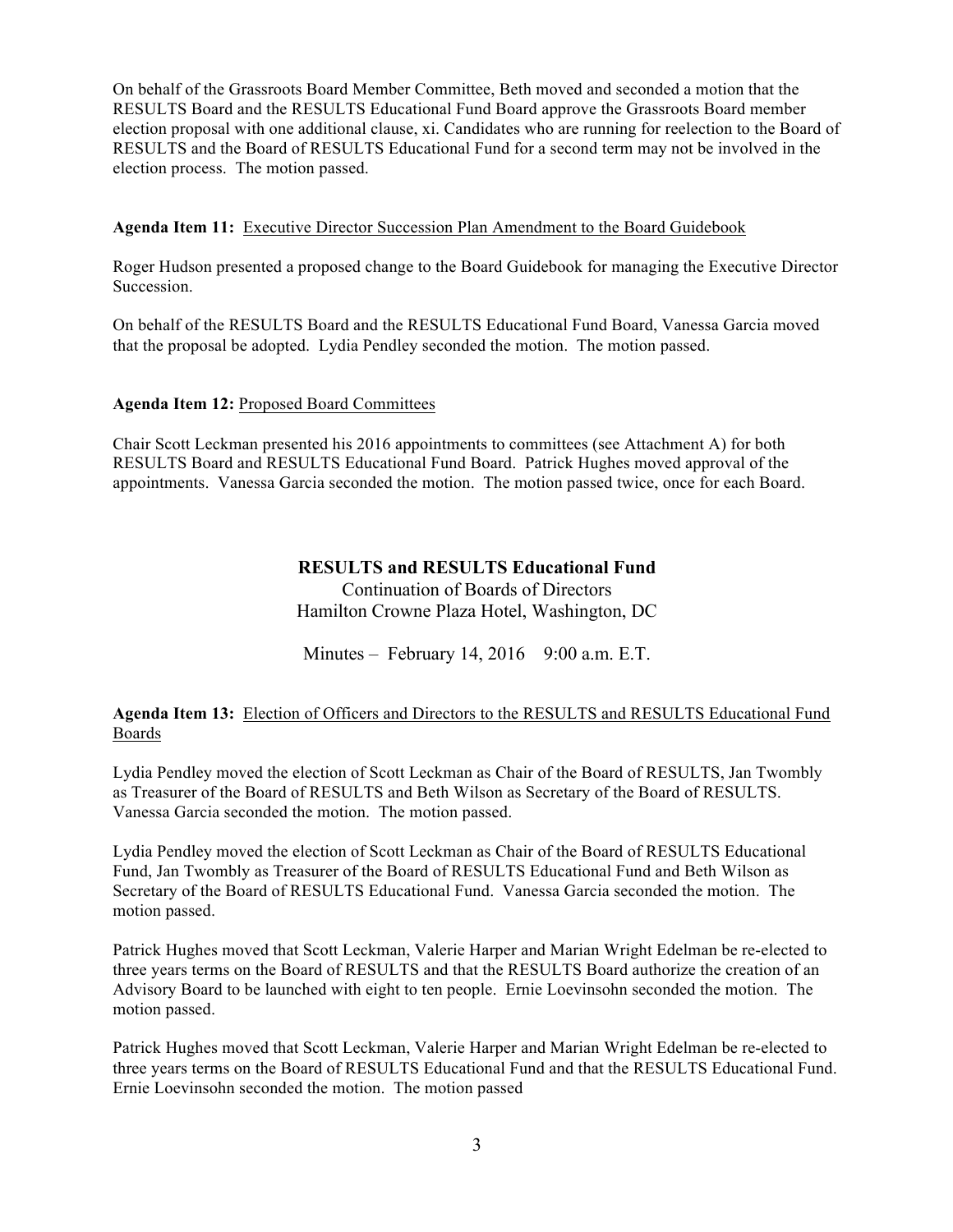The Board authorized the creation of an Advisory Board to be launched with eight to ten people. Ernie Loevinsohn seconded the motion. The motion passed.

Beth Wilson moved to affirm that all RESULTS Board members who are not on the RESULTS Executive Committee be asked, invited and encouraged to attend the Executive Committee even if the bylaws do not allow them to vote. Sam Daley-Harris seconded the motion. The motion passed.

Beth Wilson moved to affirm that all RESULTS Educational Fund Board members who are not on the RESULTS Educational Fund Executive Committee be asked, invited and encouraged to attend the Executive Committee. Sam Daley-Harris seconded the motion. The motion passed.

The Boards of RESULTS and RESULTS Educational Fund reserve the right to approve nominations to the Advisory Boards.

# **Agenda Item 14:** Board Committee Reports

The following Board Committees made brief presentations to the Boards: Board Development Committee, Fundraising Committee, Board Marketing Committee, and Issues Committee.

#### **Agenda Item 15:** Development Report (Caitlin Van Orden joining)

Caitlin Van Orden, Director Individual Giving, discussed individual giving campaign plans.

#### **Agenda Item 16:** Foundational Fundraising (Victoria Treland joining by phone)

Victoria Treland, Director Program Development, reviewed foundation contracts.

#### **Agenda Item 17:** International Expansion (Victoria Treland joining by phone)

Victoria Treland, Director Program Development, reviewed our international expansion program and opportunities.

### **Agenda Item 18:** Setting next RESULTS Board and RESULTS Educational Fund Board Meetings Date and Time

The Board of RESULTS and RESULTS Educational Fund set their meetings for Friday, June 24<sup>th</sup> from 9:00 – 4:00 in Washington, D.C. the day before the International Conference.

The meeting was adjourned at 2:00 p.m.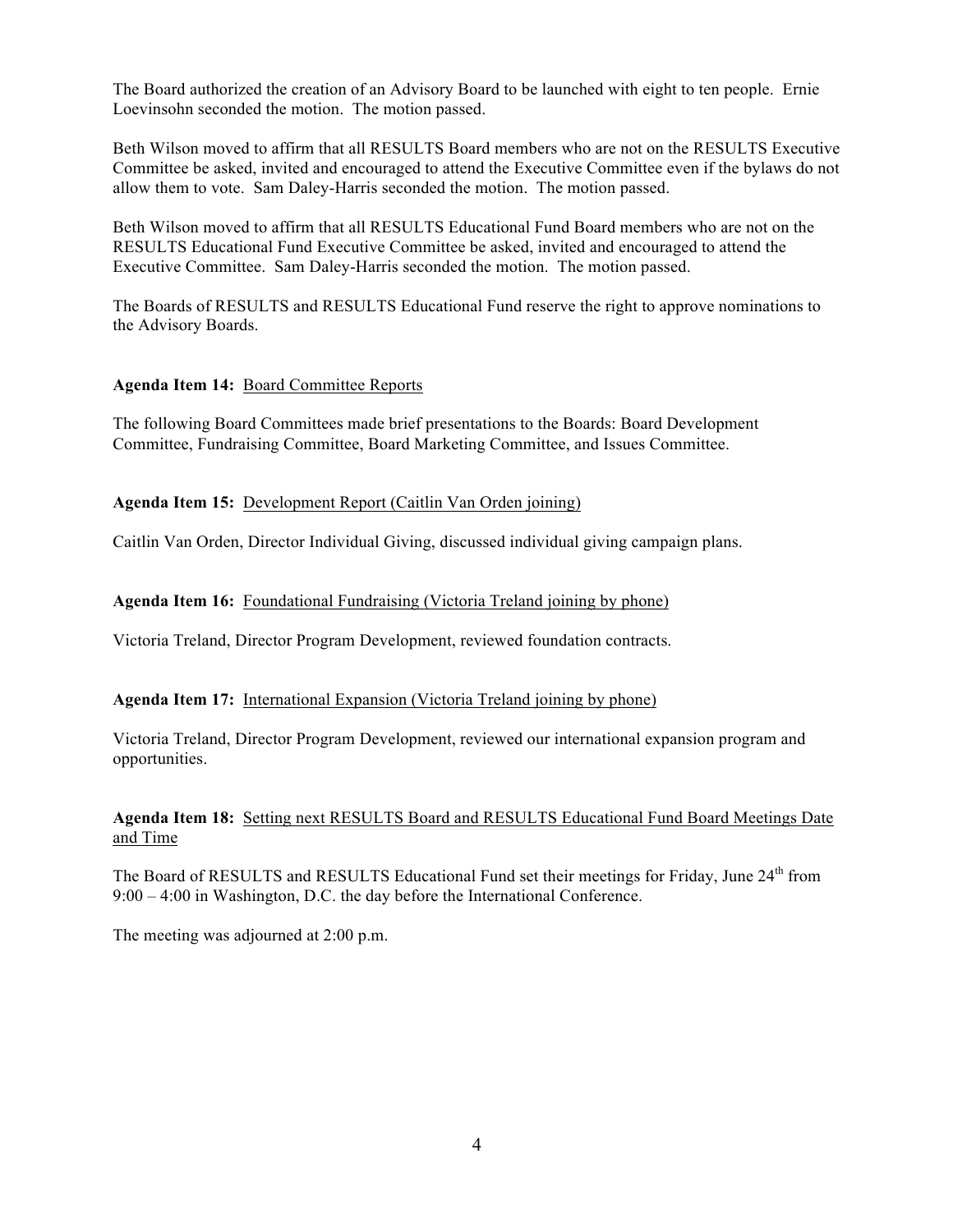# **Attachment A**

# **Proposed Committee Appointments RESULTS Board Meeting Minutes – February 13, 2016**

# STANDING COMMITTEES OF THE BOARD 2016

# **Board Development Committee**

Beth Wilson, Chair Lydia Pendley Roger Hudson Scott Leckman – *ex officio* 

# **Finance, Audit and Compensation Committee**

Jan Twombly, Chair Kul Gautam Ernie Loevinsohn Scott Leckman Heide Craig Mark Butler – non-voting, staff

### **Marketing Committee**

Cynthia Changyit Levin- Chair Pankaj Agarwal Patrick Hughes Marianne Williamson Vanessa Garcia Colin Smith – non-voting, staff Scott Leckman – *ex officio* 

## **Executive Committee\***

Scott Leckman, Chair Beth Wilson, Secretary Jan Twombly, Treasurer Kul Gautam- will become Chair after the International Conference Lydia Pendley Cynthia Levin Vanessa Garcia Ernie Loevinsohn Sam Daly-Harris Joanne Carter – *ex officio* and non-voting, staff

\*This committee shall comprise no fewer than seven (7) and no more than nine (9) voting members of the Board of Directors including four (4) Grassroots Directors, the Chairman of the Board, the Secretary, the Treasurer and any additional officers and one or more at-large members.